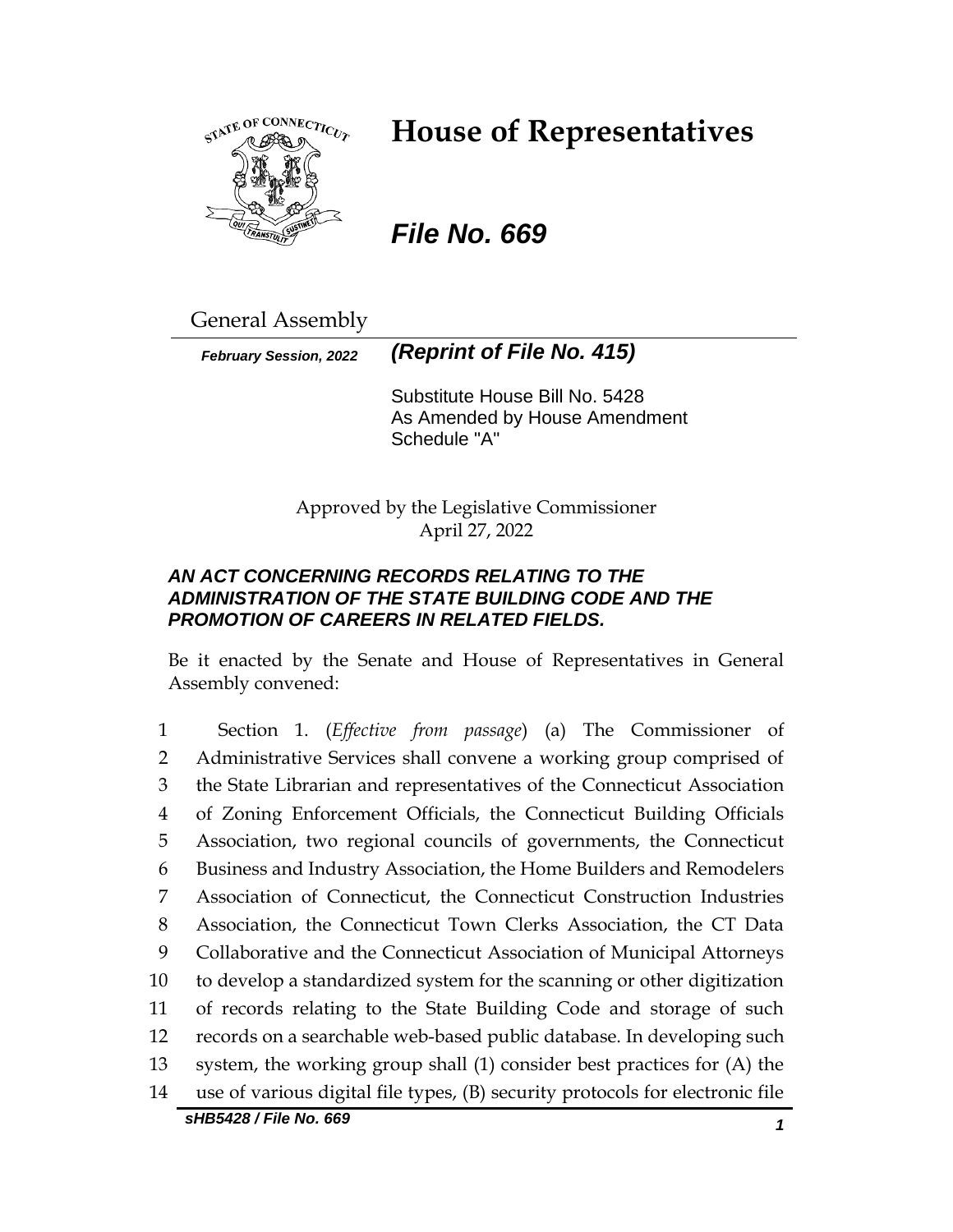storage, and (C) backup and recovery of electronic files, and (2) identify funding sources for the implementation and maintenance of such system.

 (b) Not later than January 1, 2023, the working group shall submit a report, in accordance with the provisions of section 11-4a of the general statutes, to the joint standing committee of the General Assembly having cognizance of matters relating to planning and development. Such report shall include the findings of the working group and legislative recommendations for the implementation of the system developed pursuant to subsection (a) of this section.

 Sec. 2. (*Effective from passage*) The Office of Education and Data Management within the Department of Administrative Services shall, in consultation with the Office of Higher Education, Office of Apprenticeship Training within the Labor Department, Connecticut Building Officials Association and one or more administrators of the regional community-technical college system, study options for (1) expanding coursework and programs in community colleges to provide training to students pursuing careers as building officials, (2) financial and other incentives for such students to pursue such careers, and (3) the development of internship and apprenticeship programs for such students, in cooperation with municipalities and regional councils of governments. Not later than January 1, 2023, the commissioners shall submit a report, in accordance with the provisions of section 11-4a of the general statutes, to the joint standing committee of the General Assembly having cognizance of matters relating to planning and development. Such report shall include the commissioners' findings and any legislative recommendations.

This act shall take effect as follows and shall amend the following sections:

| Section 1 | <i>from passage</i> | New section |
|-----------|---------------------|-------------|
| Sec.      | <i>from passage</i> | New section |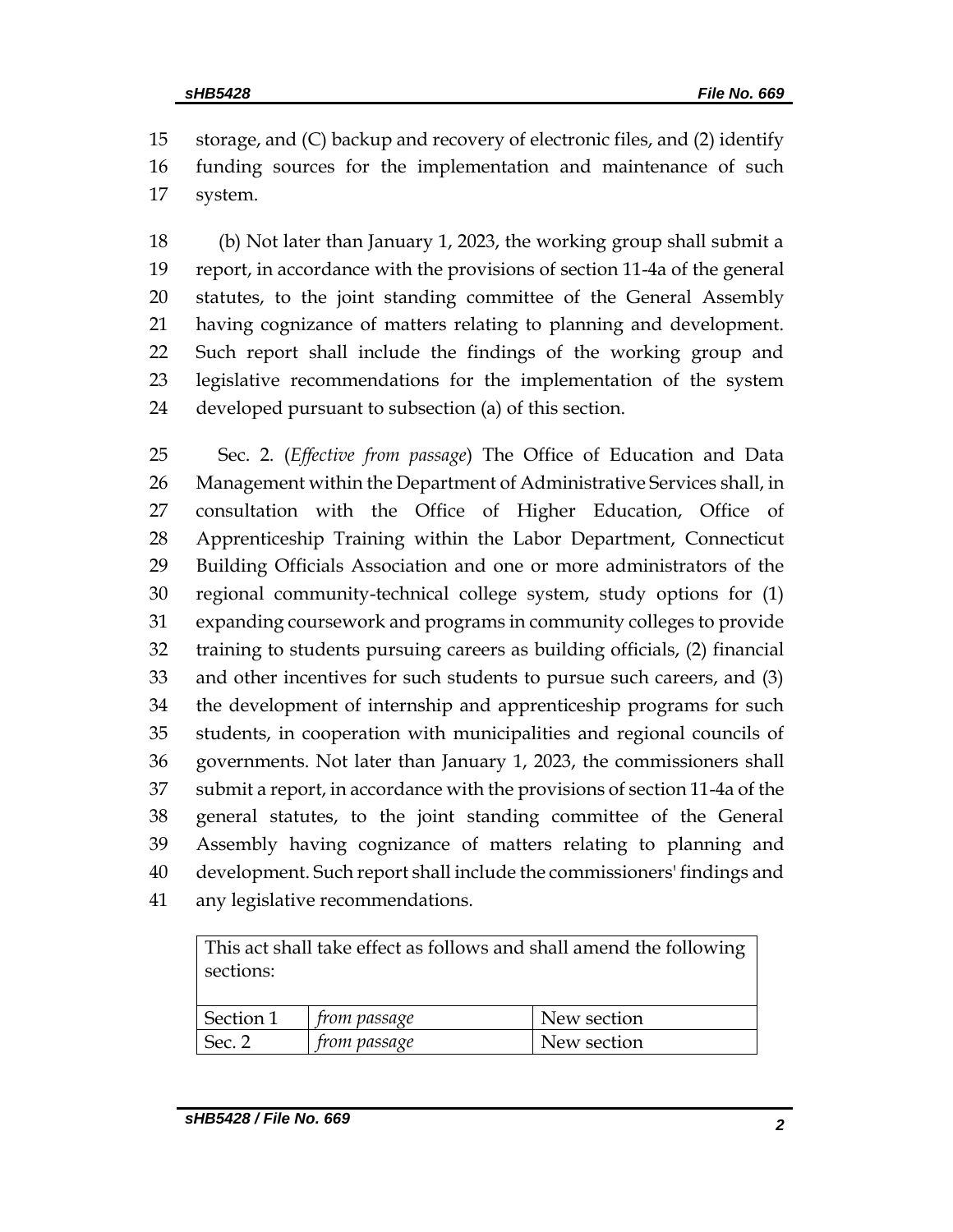*The following Fiscal Impact Statement and Bill Analysis are prepared for the benefit of the members of the General Assembly, solely for purposes of information, summarization and explanation and do not represent the intent of the General Assembly or either chamber thereof for any purpose. In general, fiscal impacts are based upon a variety of informational sources, including the analyst's professional* knowledge. Whenever applicable, agency data is consulted as part of the analysis, however final *products do not necessarily reflect an assessment from any specific department.*

### *OFA Fiscal Note*

#### *State Impact:*

| <b>Agency Affected</b>     | <b>Fund-Effect</b> | FY 23 \$ | FY 24 \$ |  |  |
|----------------------------|--------------------|----------|----------|--|--|
| Admin. Serv., Dept.        | GF - Cost          | 55,000   | 110,000  |  |  |
| State Comptroller - Fringe | GF - Cost          | 25,000   | 45,000   |  |  |
| Benefits <sup>1</sup>      |                    |          |          |  |  |
| Note: GF=General Fund      |                    |          |          |  |  |

#### *Municipal Impact:* None

The bill requires the Department of Administrative Services (DAS) to 1) convene a working group related to digitizing and storing State Building Code records; and 2) conduct a study regarding training options for students pursuing careers as building officials

It is anticipated that DAS will need to hire a position to handle these provisions, for an estimated annual cost of \$110,000 for salary and \$45,000 for fringe benefits. It is anticipated that costs in FY 23 would be \$55,000 for salary and \$25,000 for fringe benefits, reflecting a 1/1/23 start date.

House "A" eliminates from the underlying bill a pilot program for regional building inspection and eliminates a study regarding reciprocal licensure for building officials. This eliminates the cost in the underlying bill related to these provisions.

### *The Out Years*

The annualized ongoing fiscal impact identified above would continue into the future subject to inflation.

<sup>&</sup>lt;sup>1</sup>The fringe benefit costs for most state employees are budgeted centrally in accounts administered by the Comptroller. The estimated active employee fringe benefit cost associated with most personnel changes is 40.53% of payroll in FY 23.